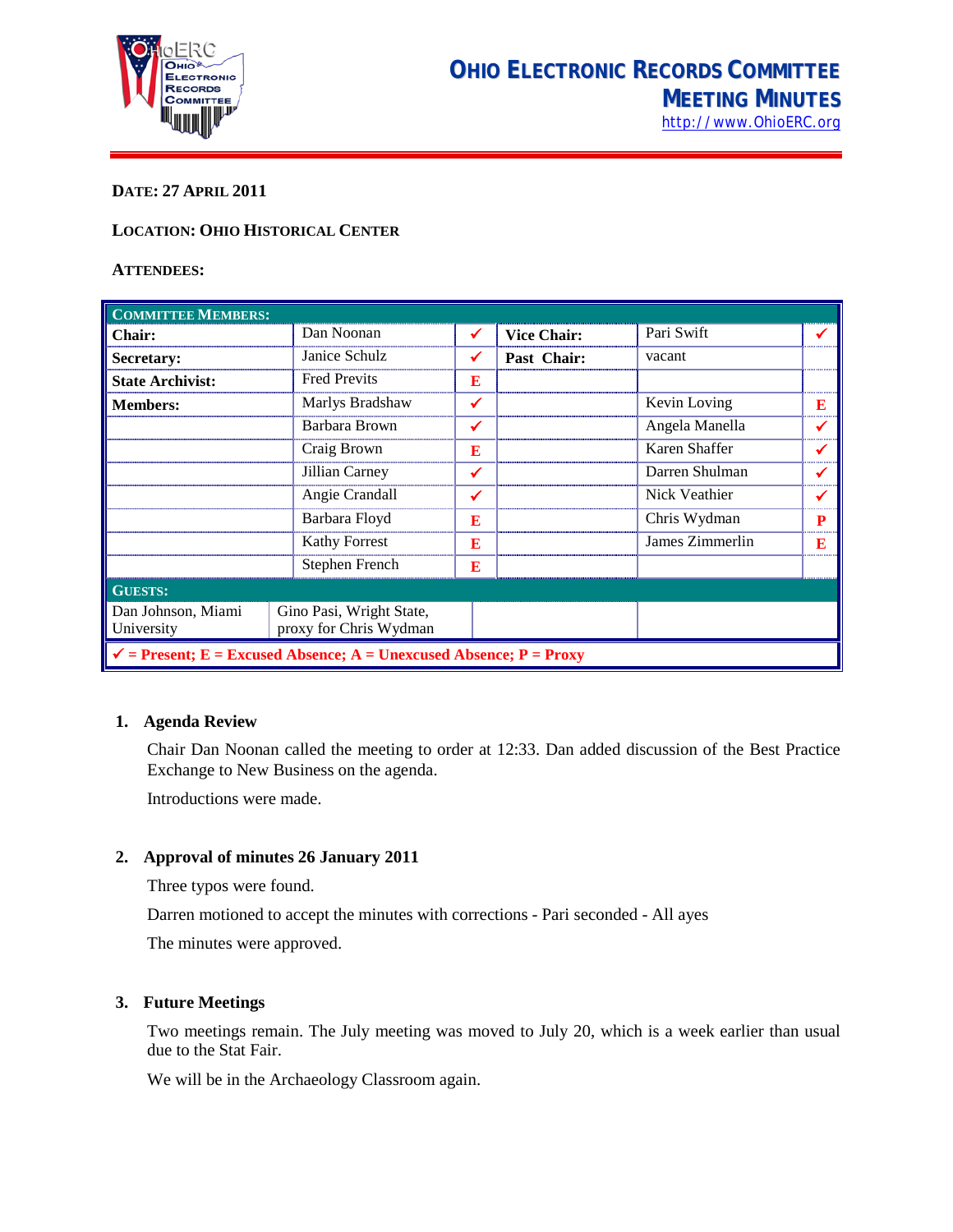

#### **4. Membership Report**

*4.1.* Pari introduced one of our new members, Nick Veathier with the County of Summit Alcohol, Drug Addiction, and Mental Health Service Board. Our other new member is Kathy Forrest with the Ohio Department of Family Services.

*4.2.* No members were terminated.

The committee may need to discuss sending proxies and members should think about who their proxies might be.

We have room for growth. Pari would like to target some state agencies. There was discussion about creating a letter explaining why the agency should be represented on Ohio ERC. We can also target people with specialties in the areas that we are working on. The Auditor's office would be a good target.

# **5. State Archives Update**

The Local Government Records program gave presentations at the State Auditors conference.

CARMA met on April 8.

OHRAB meets on Friday, April 29. The NHPRC Re-Grant Program will be discussed. Approximately \$21,000 was available for local repositories and there were 29 applicants.

# **6. Website**

The website has been moved. Some work still needs to be done on links. Steve is looking at those. The last of the old minutes have been posted.

# **7. Updates on guideline development/revisions**

- *7.1. Tip Sheets*: Dan and James sent theirs and Angela emailed hers this morning. Dan will put them on the website and send a link for review. Members should review and comment. We have four tip sheet topics so far. Any other topics or suggestions should be forwarded to Pari or Darren.
- *7.2. Social Networking:* The subcommittee has been very busy. They have an outline and plan of action. The goal is to create a guideline that is easy to use and to read that includes links and resources for further research. A draft will be available at the July meeting.
- *7.3. Websites:* No report
- *7.4. ERM:* No report. The subcommittee will regroup and begin with reviewing the original document for validity.
- *7.5. Databases as Public Records/Managing Databases:* No report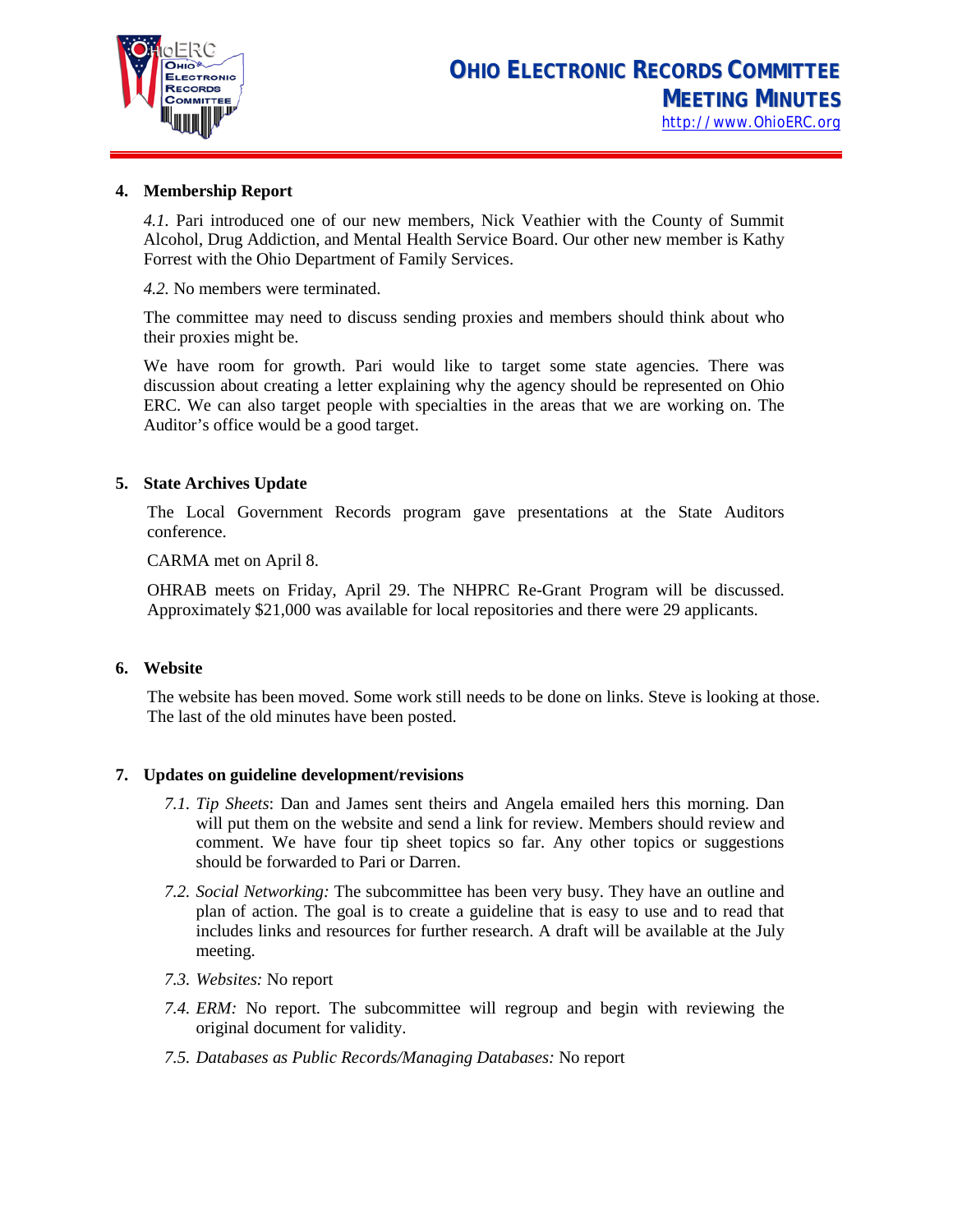

# **8. Strategic Planning**

- *8.1.* Approve Mission/Vision: A few suggestions were made for changes. Dan will create an online voting forum to approve the Mission/Vision
- *8.2.* Continue SWOT discussion: Last month's results were discussed. There were some changes and additions to the analysis done in January.
- *8.3.* Long Term & Short Term Goals: The following goals were determined:
	- Raising awareness of ERC and our products
		- o Facebook page
		- o Best Practice Exchange
		- o Link to ERC on other pages
		- o Branding
	- Better project management
		- o Better collaboration tools
		- o Progress reports
		- o Action item list
	- More integrated participation with State Archives
		- o Dan will discuss with Fred
	- Currency of our products
		- o Establish review cycle
		- o ERM & Web reviews
		- o Assign remaining products
		- o Develop review checklist
	- Identifying our users
		- o Analysis of web traffic
		- o Determine regular way to determine our users
		- o Tool to promote discussion

#### **9. Other new business from the floor**

Congratulations were given to Karen on her retirement as well as many thanks for all of her contributions.

Karen moved to adjourn the meeting - Marlys seconded – No nayes

The meeting was adjourned at 3:37 p.m.